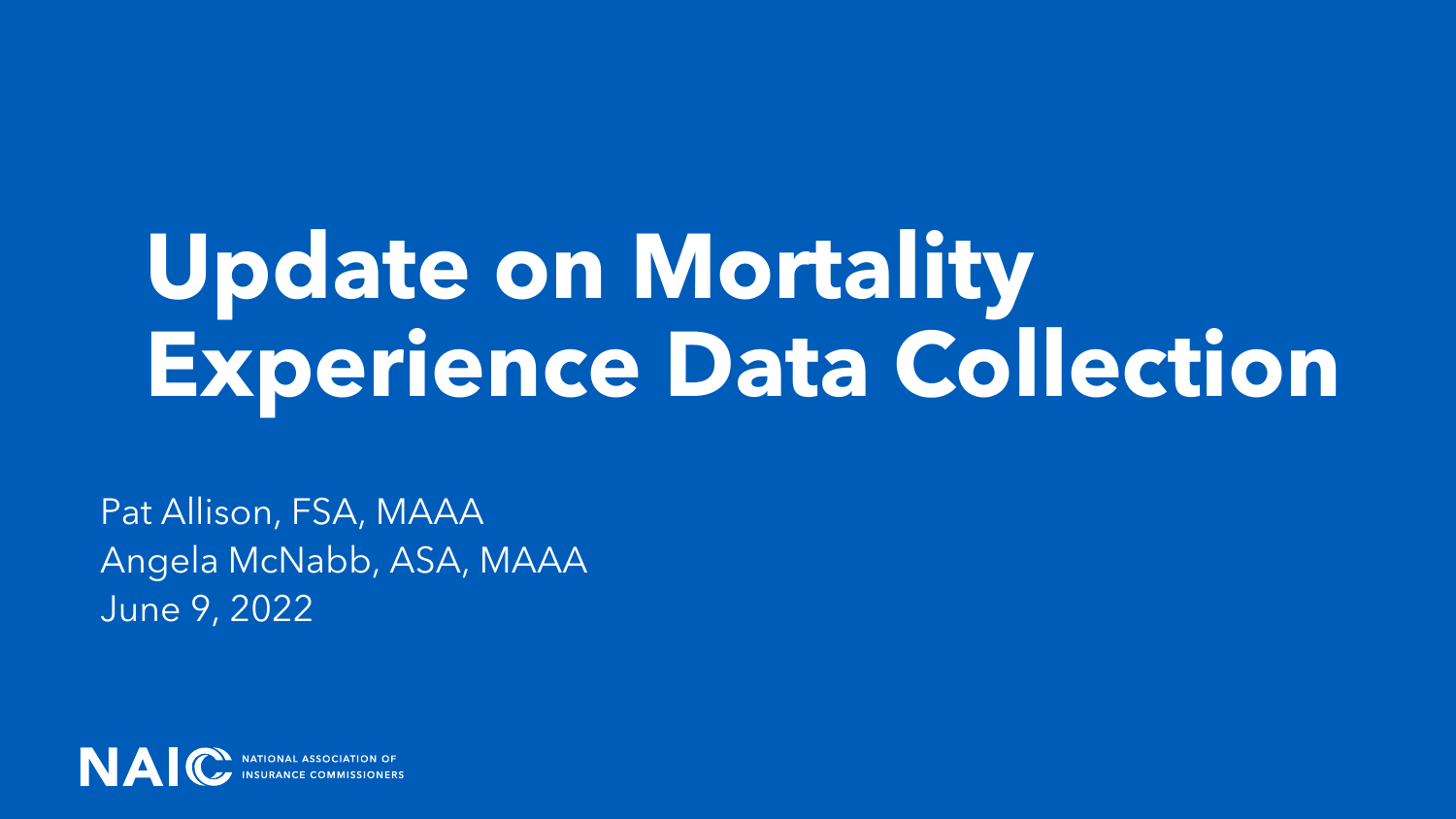## **Agenda**

- **Background**
- Timeline
- Review Process
- Submission Requirements and Status
- **Results**
- 2022 Data Collection Improvements and Training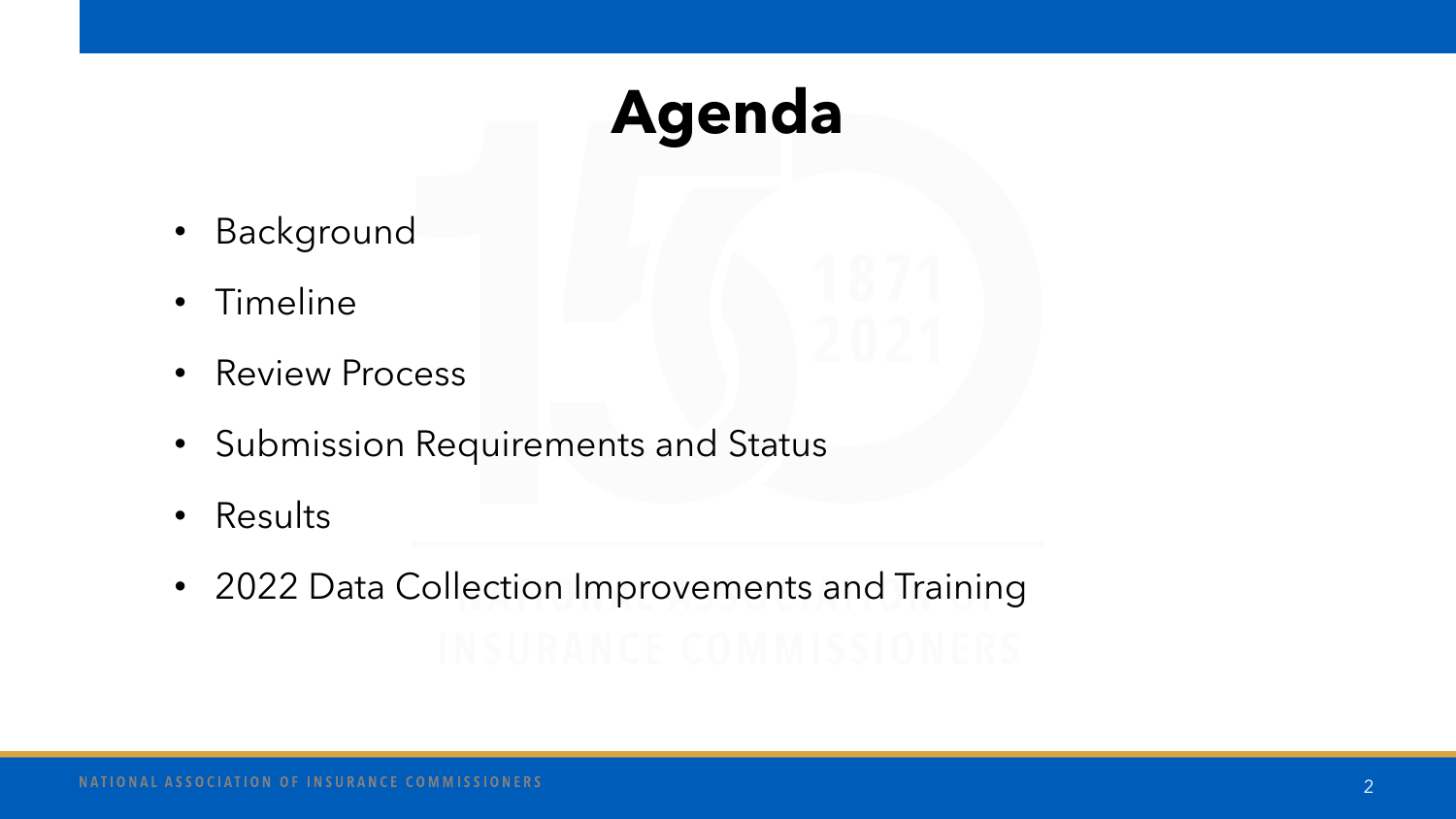### **NAIC MORTALITY EXPERIENCE DATA COLLECTION Background**

- The *Valuation Manual* (VM-50 & VM-51) requires that selected companies submit mortality experience data files for individual ordinary life business. Certain types of business are excluded (simplified issue, worksite, final expense, etc.). This data collection will take place annually.
- The first of these data collections had been scheduled for 2020, however, due to the pandemic it was delayed to 2021. The 2021 collection included data from observation years 2018 and 2019. The deadline to submit final files was March 31, 2022.
- VM-50 Section 1.B outlines the purpose of data collection, which includes development of industry experience tables and assisting regulators in monitoring company's principle-based reserves.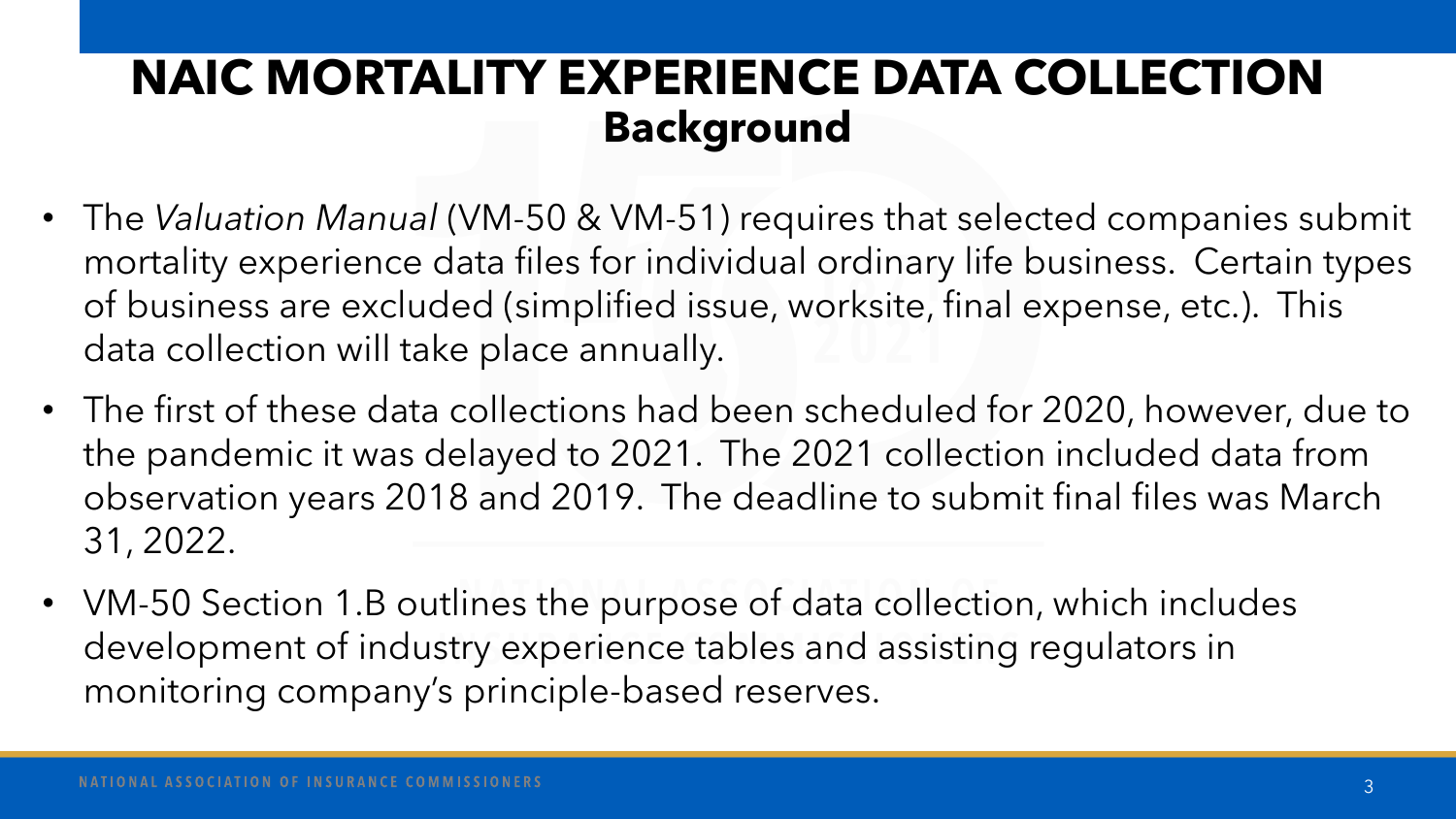## **2021 Experience Data Collection Timeline**

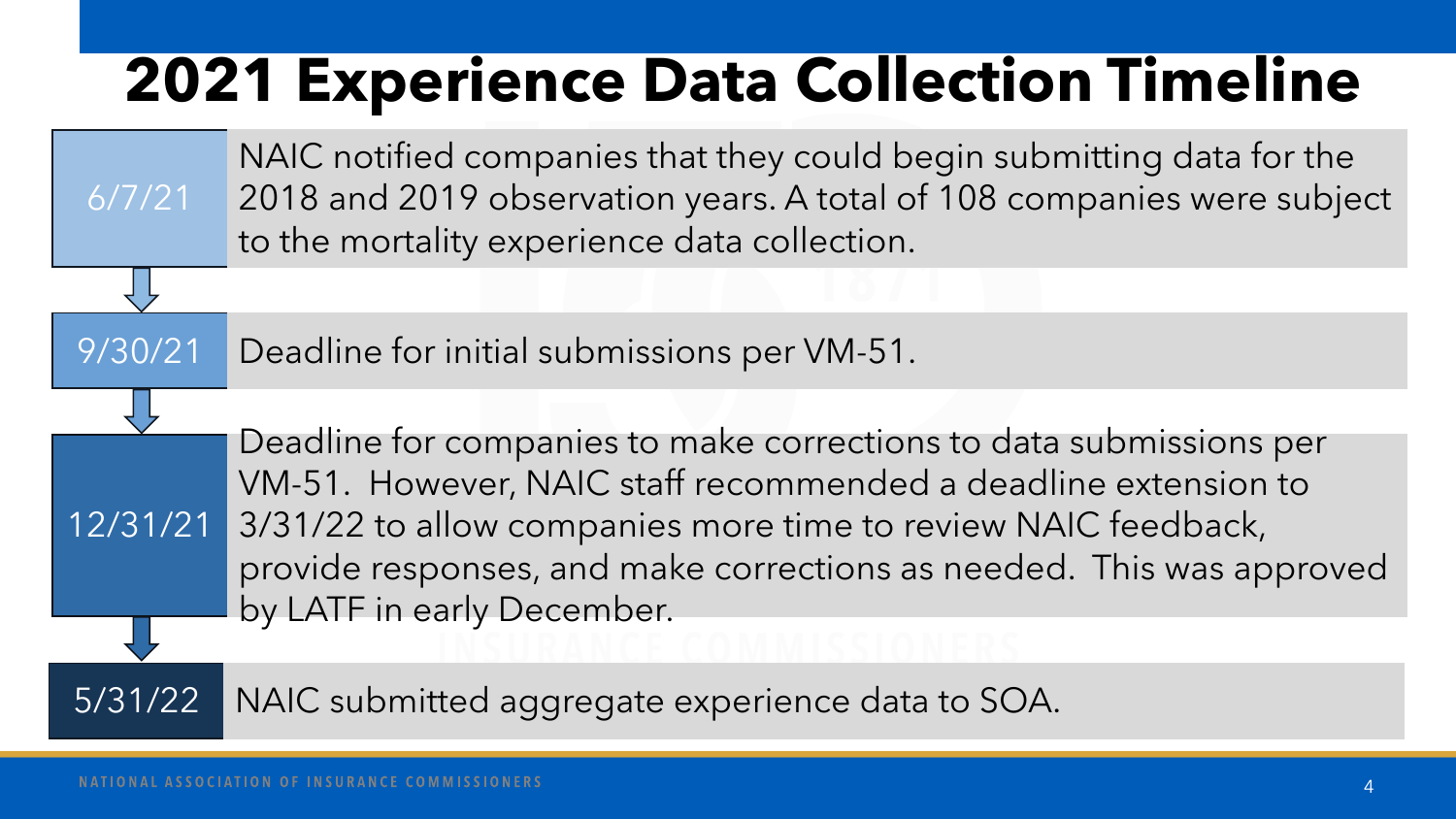#### **NAIC MORTALITY EXPERIENCE DATA COLLECTION Review Process**

- The *Valuation Manual* identifies the NAIC as the Experience Reporting Agent. The NAIC has the task of collecting, validating and aggregating the data prior to submitting it to the SOA.
- The NAIC has developed a multi-stage validation process.
	- Submitted data files are first run through a rules-based validation program which checks for invalid values and invalid combinations of fields (e.g.: date of birth before issue date).
	- Data files are then subject to a field distribution review. This identifies unusual distribution patterns in the data (e.g.: no terminations, unreasonable ratio of males to females, etc.).
	- Feedback is provided to the submitting company at each step of the process. Companies are then required to correct critical data exceptions and resubmit their data.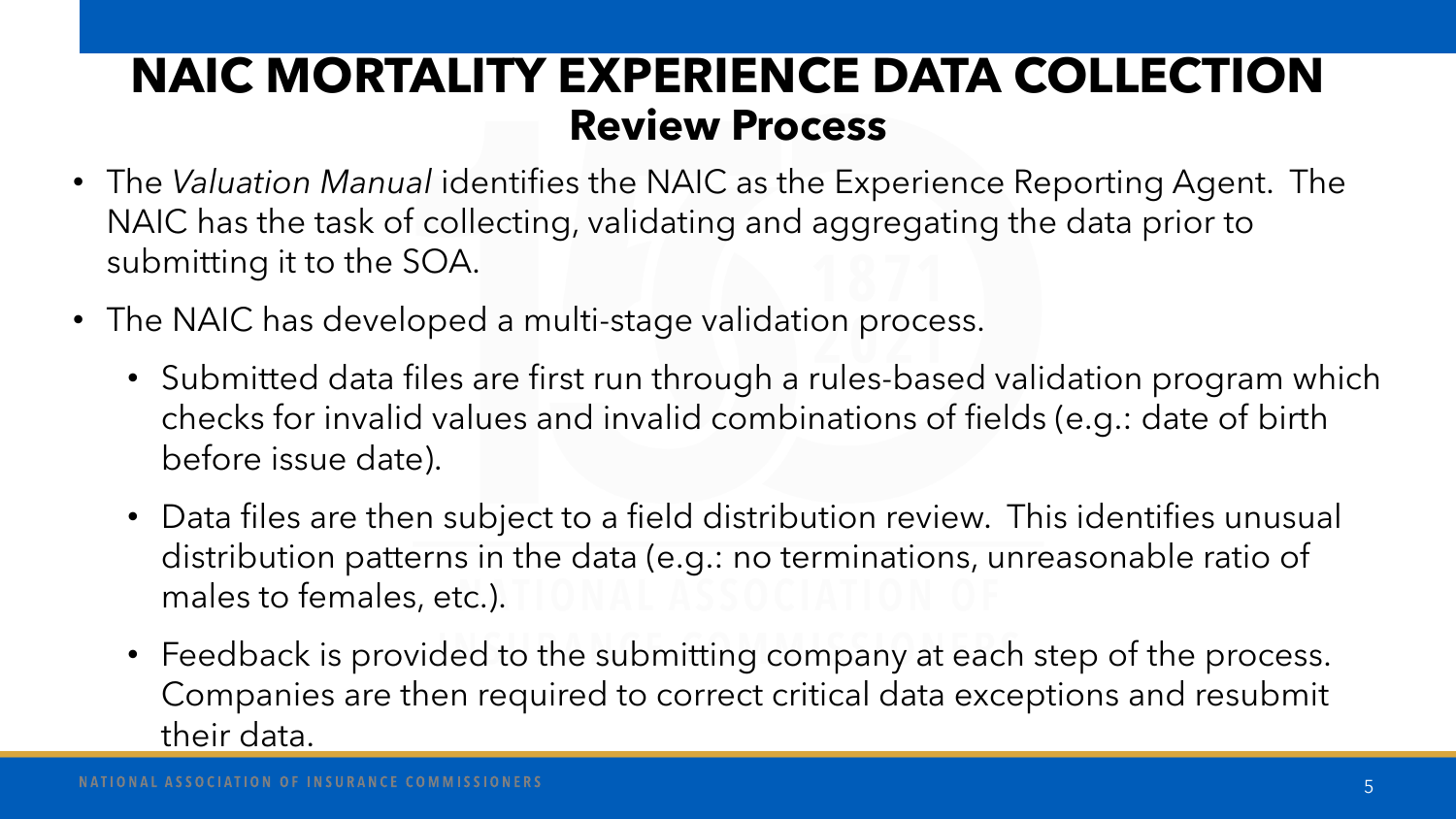### **NAIC MORTALITY EXPERIENCE DATA COLLECTION Submission Requirements**

- A complete data submission must include all the following:
	- Data files for observation years 2018 and 2019 submitted using the NAIC's Regulatory Data Collection system (RDC).
	- A reconciliation of the data file to the company's Annual Statement (Exhibit of Life).
	- A control totals summary.
	- VM-51 Appendix 1 3 Questionnaires (Appendix 3 questionnaire is only required for companies defining custom plan codes.
	- Responses to questions/exceptions of a critical nature.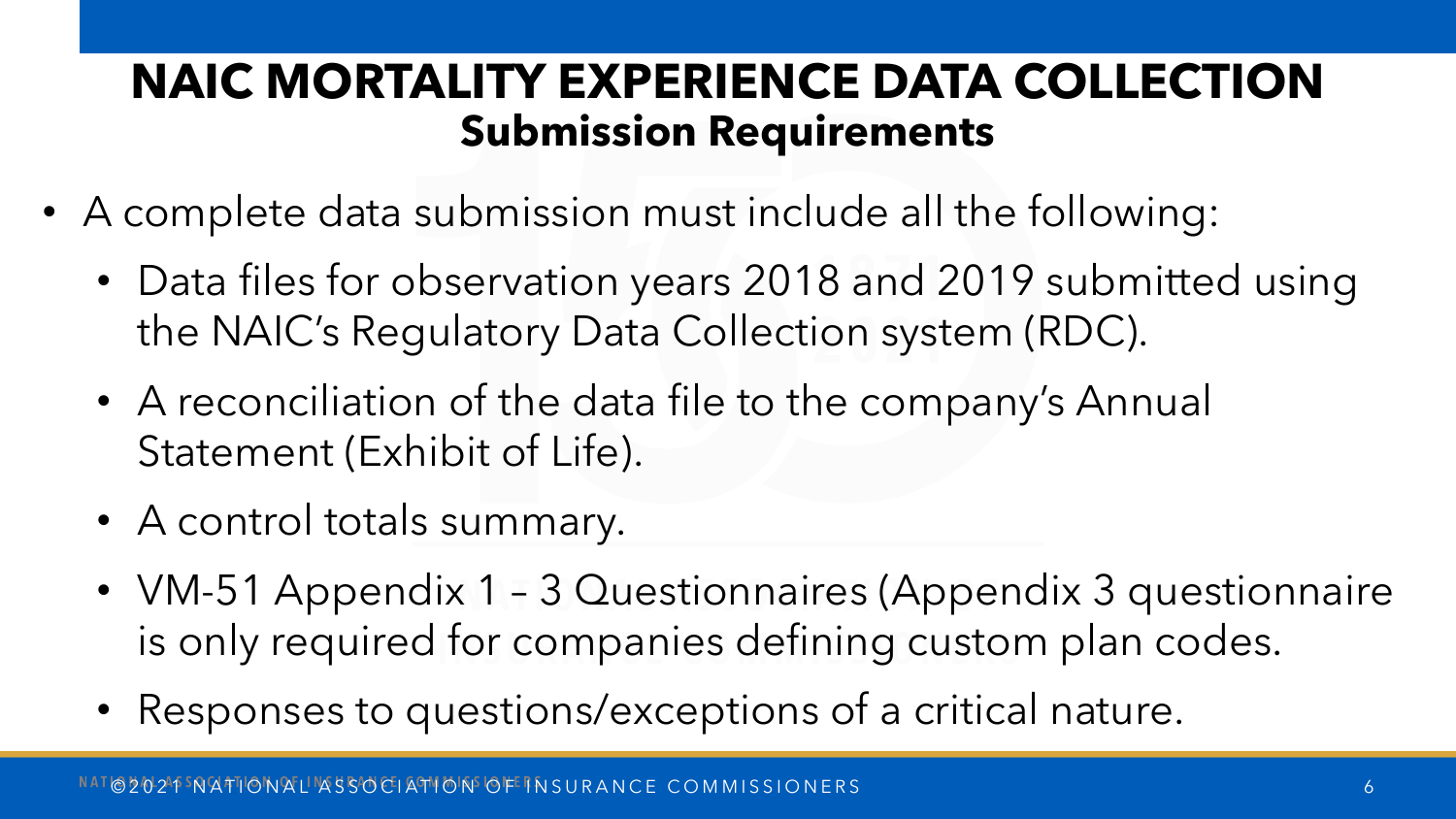#### **NAIC MORTALITY EXPERIENCE DATA COLLECTION Submission Status**

- NAIC actuarial staff is continuing to follow-up with companies that have incomplete submissions. Outstanding items for some companies include:
	- Control totals, reconciliations and/or questionnaires.
	- Responses to items noted as critical in the field distribution review.
- Field distribution reviews for final submissions is ongoing.
	- Companies will be given feedback which they should consider when preparing for the 2022 data collection. Those that have reviewed NAIC feedback have typically identified changes that need to be made to their data.
	- Responses to questions in the field distribution review are required. This information helps NAIC staff understand the company's distribution of data and avoid asking the same questions year after year.
	- A/E ratios will be provided to companies soon.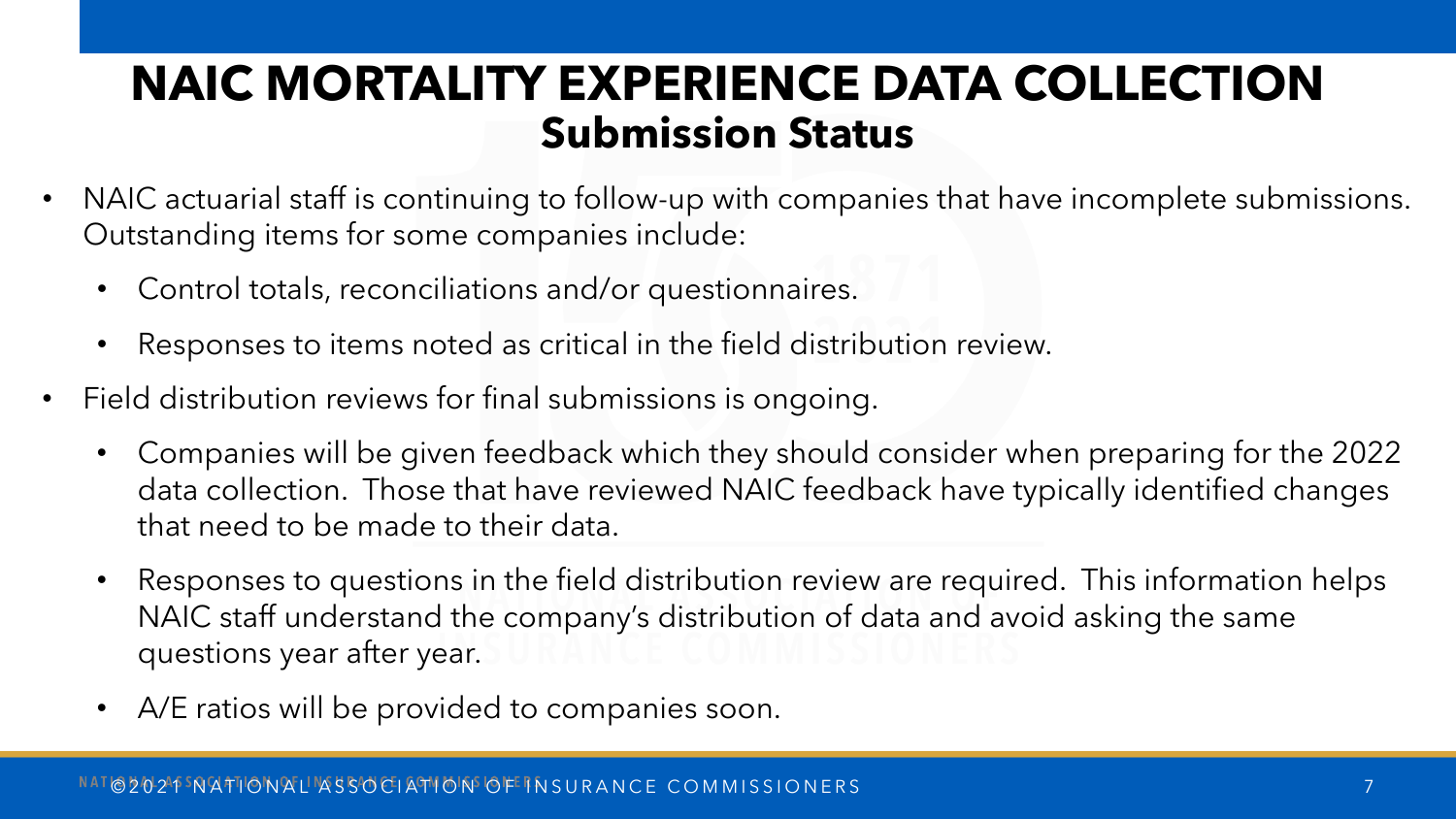#### **NAIC MORTALITY EXPERIENCE DATA COLLECTION Results**

- Final data submissions were greatly improved compared to initial submissions (i.e. 3/31/22 versus 9/30/21 submissions).
- A total of 108 companies participated in the data collection, of which 105 were included in the aggregate file for the SOA. A few companies had many data exceptions and as a result were excluded.
- A total of approximately 97 million records (from 108 companies) were collected for each of the two observation years. Of these, approximately 91 million records were accepted for each observation year (94% of submitted records). Some records were rejected based on data exceptions identified during the validation process.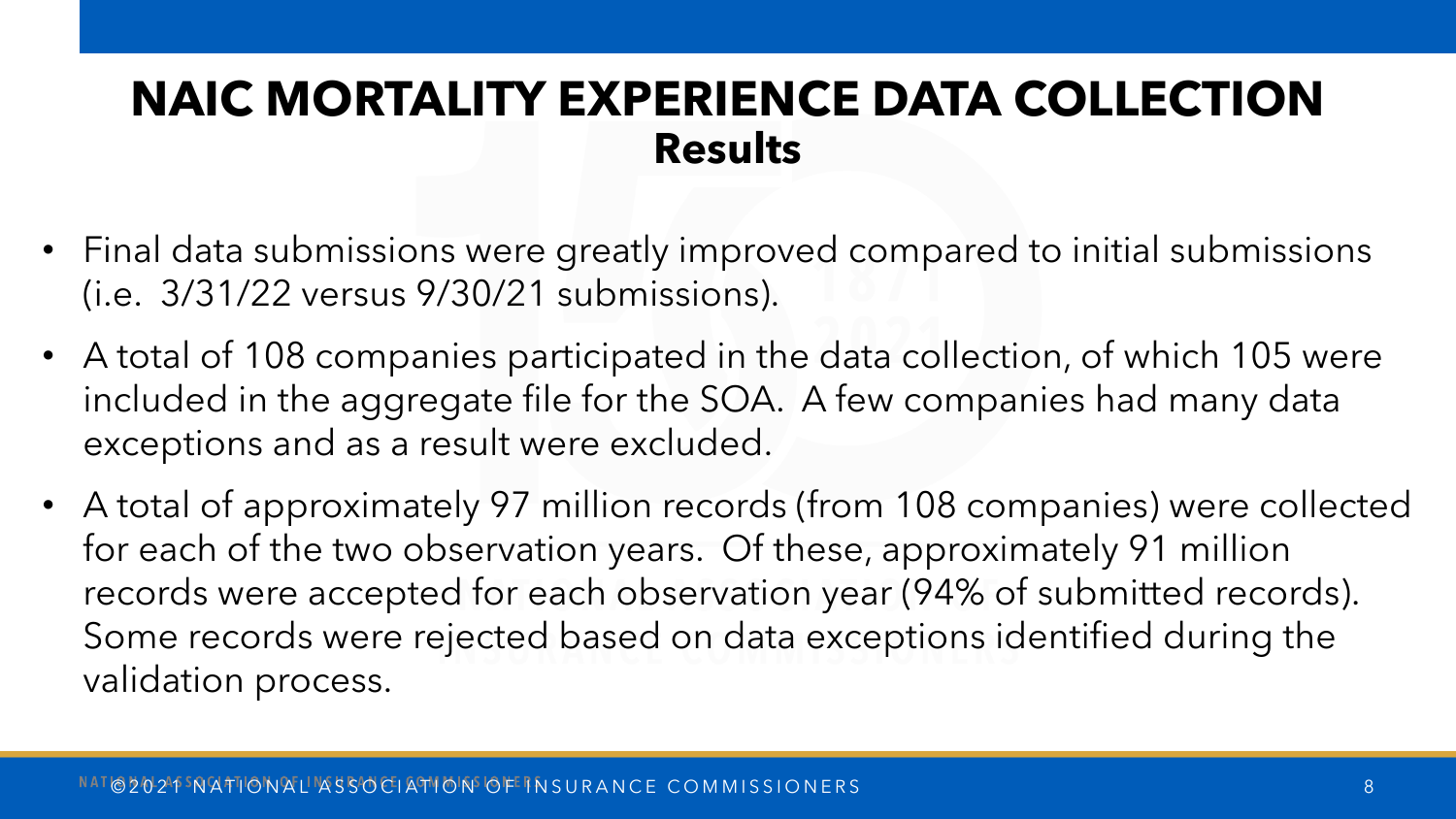#### **NAIC MORTALITY EXPERIENCE DATA COLLECTION Results – Aggregate File**

- The aggregate file for the SOA was delivered on May 31<sup>st</sup>.
- VM-51 Appendix 4 fields 28 46 are not included in the aggregate file (e.g. premium, UL/VL secondary guarantee info, etc.).
	- NAIC feedback sent to companies included validation results for all fields.
	- There were numerous data exceptions for fields 28 46. For the 2021 data collection, the NAIC asked companies to focus on making corrections to fields 1 – 27. Data acceptance criteria for the aggregate file was based only on fields 1 – 27.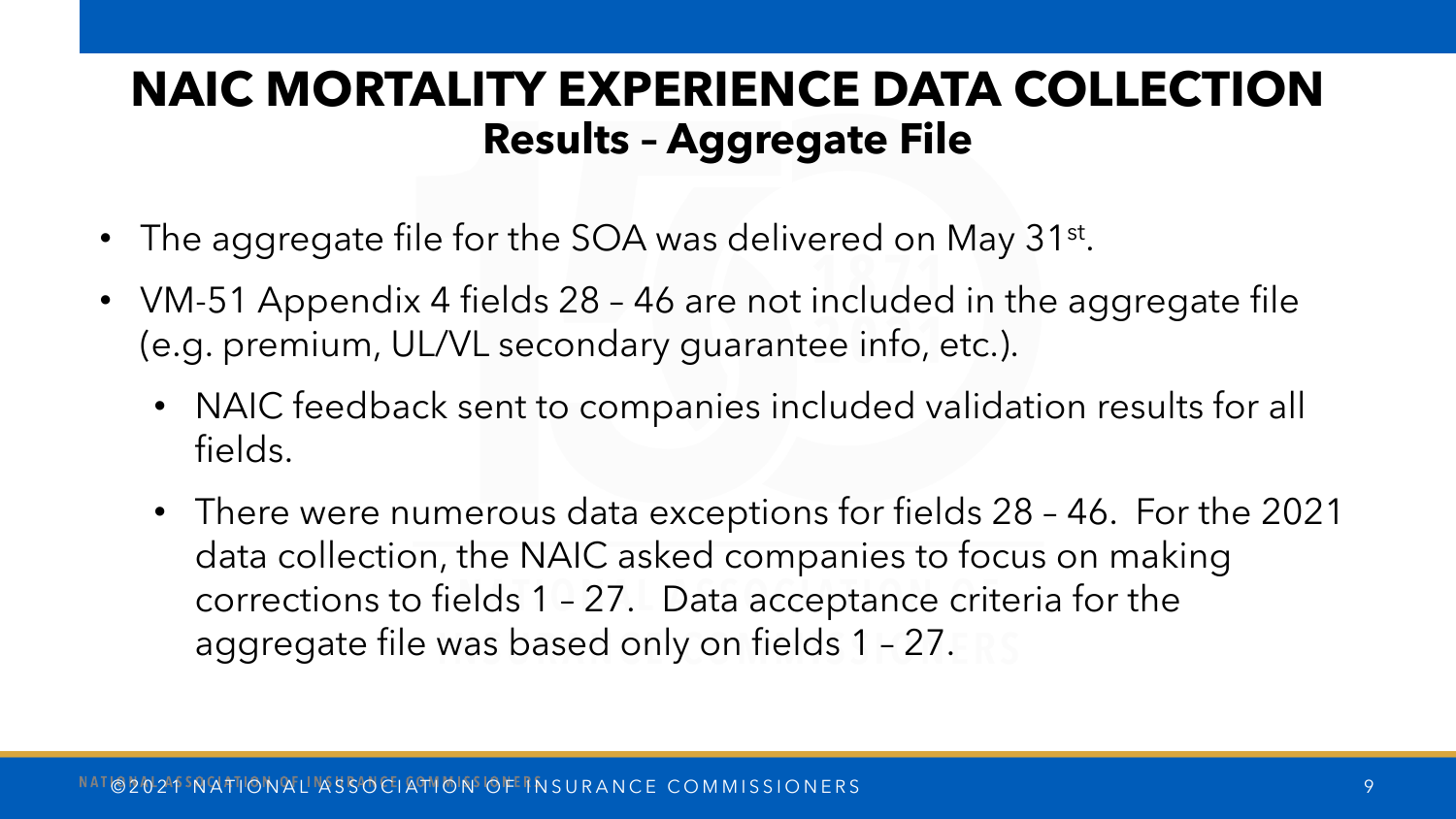### **2022 NAIC MORTALITY EXPERIENCE DATA COLLECTION (Observation Year 2020) Improvements**

- NAIC staff will be implementing improvements for the 2022 data collection. Some of these improvements include:
	- Companies will have the option to download data exceptions from RDC.
	- A Data Dictionary will be provided to give companies additional guidance.
	- NAIC staff is further automating the review process to provide feedback to companies faster.
	- NAIC staff is reviewing the rules-based data validations and their severity.